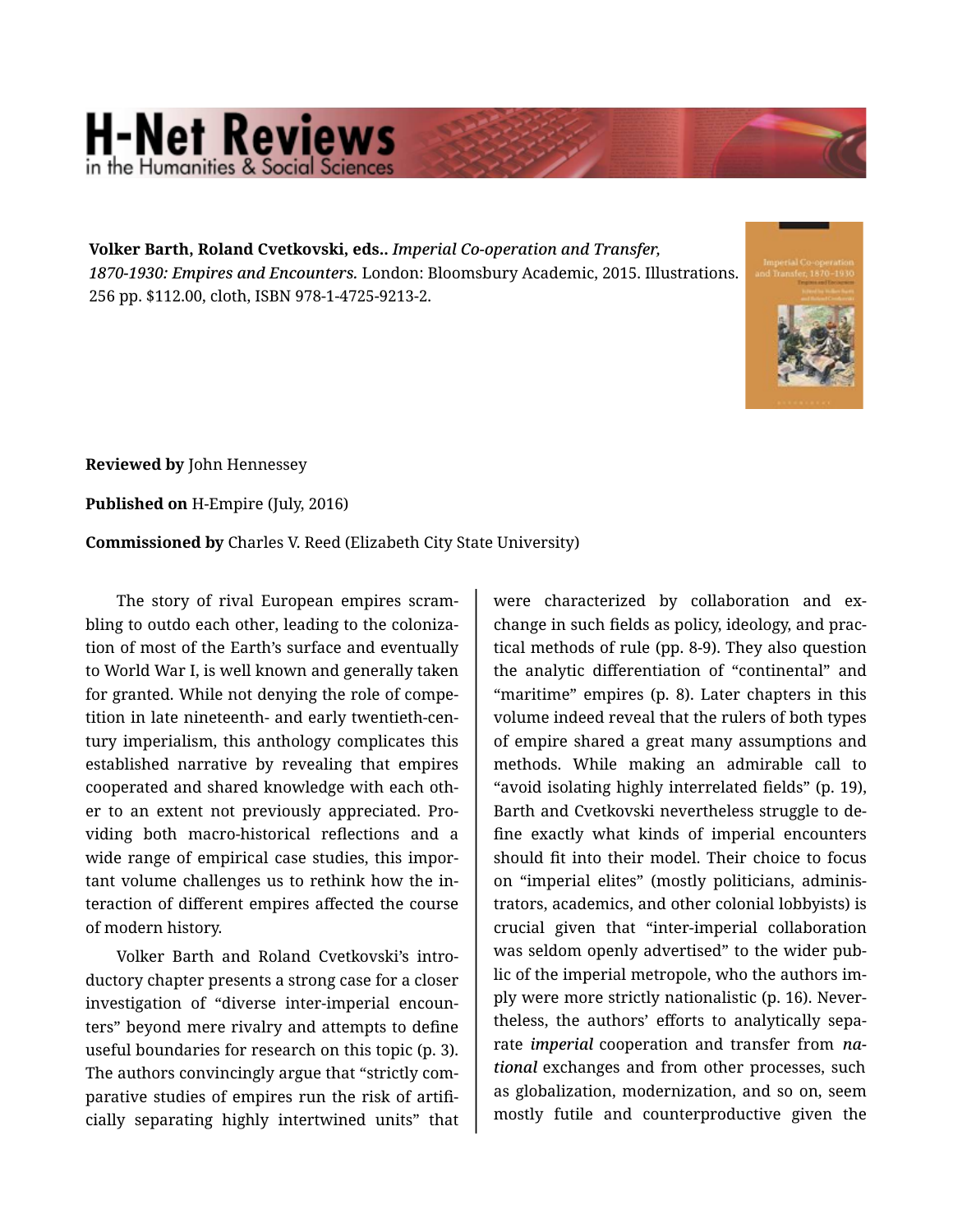sheer extent of cross-border connections and the interrelatedness of these processes. Similarly, it is difficult to understand the authors' preoccupation with isolating active collaboration from instances of one-sided emulation of other empires' colonial ideas and practices, the latter of which were doubtless at least as important in facilitating the development of shared colonial knowledges. The difficulty of upholding such distinctions becomes clear in the volume's empirical chapters.

The next chapter, by John M. MacKenzie, does an impressive job of placing late nineteenth- and early twentieth-century imperial cooperation and transfer in a larger historical context. MacKenzie suggests that there was a "considerable rupture in the late eighteenth century," when fiercely com‐ petitive mercantilist empires, whose commercial rivalries were reinforced by religious conflicts, were superseded by "industrial" empires that were more internationally oriented and willing to cooperate (p. 36). Enlightenment ideas, such as universal, internationally practiced science and free market economics, blunted previous enmi‐ ties. "There can be little doubt," MacKenzie as‐ serts, "that whereas mercantile conflict was based on genuinely different world-views, religious and political, modern European imperialism had com‐ mon intellectual origins" (p. 38). MacKenzie goes on to demonstrate that World War I brought about a sudden reversal of this wave of inter-im‐ perial cooperation: "The really rich paradox about the modern period is that the most active time of such co-operation occurred in the decades before World War I, supposedly the time of intense impe‐ rial rivalries, while the retreat to a more national‐ ist approach occurred during the interwar years when we have allegedly moved into a time of experimental internationalism symbolized by the League of Nations" (p. 48). MacKenzie's macro-his‐ torical arguments clearly demonstrate the poten‐ tial this volume holds for modifying our under‐ standing of the course of global imperial history. A kind of second introduction to the book, this chapter would have provided a better initial gate‐

way to the volume's subject than the more methodologically focused opening chapter.

After these broad introductory chapters come two important empirical chapters on transnation‐ al organizations for imperial cooperation. Ulrike Lindner's chapter fills a research hole by provid‐ ing a much-needed history of the Institut Colonial International (ICI), one of the most significant ex‐ amples of inter-imperial cooperation. Lindner skillfully places the founding of the ICI in a con‐ text of increasing international scientific collabo‐ ration and argues that transnational scientific dis‐ courses were a key means of creating colonial le‐ gitimacy. The title of the following chapter by Flo‐ rian Wagner, "Private Colonialism and Interna‐ tional Co-operation in Europe," makes one think of East India companies, but the chapter is in fact about nongovernmental associations that promot‐ ed colonialism. Wagner makes a strong case that these, rather than governments, were the key players in orchestrating inter-imperial exchange in Europe. Despite some unfortunate overlap with the previous chapter in its presentation of the ICI, this superb text covers much ground and makes an important contribution to the main arguments of the entire volume. Most notably, Wagner ex‐ plains that for many contemporaries, colonial competition was believed to be a productive force that strengthened Europe as a whole and facilitat‐ ed its (ostensible) common goal of spreading civi‐ lization, thereby making possible a blend of an‐ tagonism and cooperation that was not seen as contradictory by its agents.

The following two chapters cover legal exchanges. David Schorr demonstrates how French, British, and American laws and judgments on wa‐ ter rights circulated and intermixed in these countries' respective empires despite their diverg‐ ing legal traditions. As Schorr indicates, however, this example of transnational or trans-imperial exchange had little or nothing to do with the dis‐ crepancies of power between colonizer and colo‐ nized, making this case study less relevant to the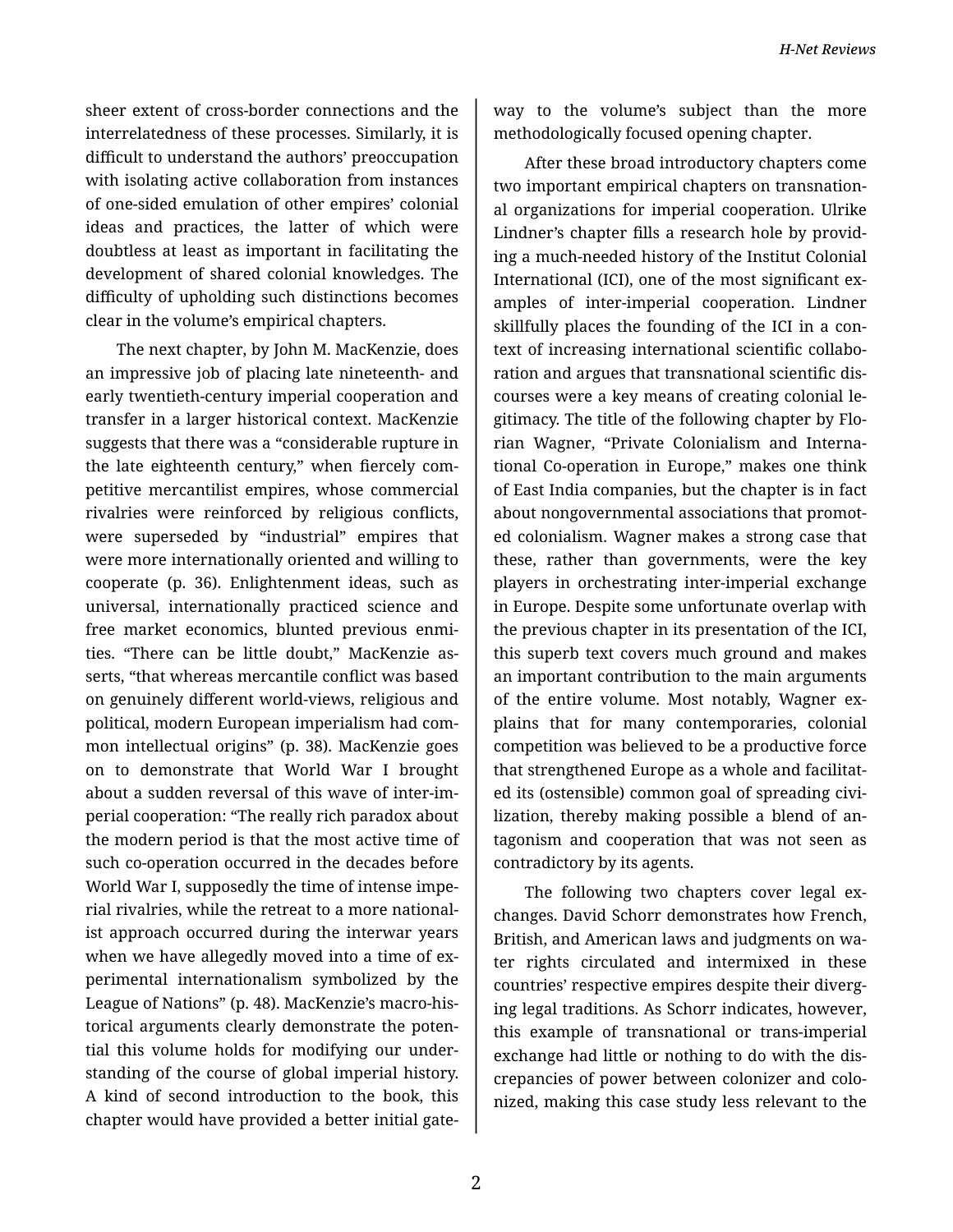book's theme than the others. The following chap‐ ter, by Alexander Morrison, describes how Rus‐ sian colonial officials in Turkestan were more in‐ clined to emulate British strategies for ruling Indi‐ an Muslims than studying more relevant local conditions, leading to an embarrassing rejection of their attempted British-style codification of shari'a law. Besides providing an amusing exam‐ ple of colonial ineptitude, Morrison demonstrates that Russia's "continental empire" was very much a part of the transnational colonial networks of the time.

Torsten Weber's subsequent chapter shifts the geographical focus farther east to look at relations between the Chinese and Japanese Empires in the decades following the Sino-Japanese War of 1894-95. Weber focuses on how mostly unofficial discourses of pan-Asian commonality emerged in both empires and, perhaps more interestingly, on how the Euro-American concepts of the Monroe Doctrine and "yellow peril" were emulated by Japan (the latter through a discourse of "white peril" with Europeans and Americans as a com‐ mon enemy for all Asians) to assert its leadership over East Asia. The next chapter, by Daniel Brück‐ enhaus, provides readers with a fascinating look into the understudied world of anticolonial ac‐ tivists in Europe and colonial powers' counter‐ measures. Using three well-chosen case studies, Brückenhaus skillfully illustrates how British, French, and even German authorities worked to‐ gether to catch anticolonialists who had fled to other European countries. Protests by the metro‐ politan Left in many cases complicated this coop‐ eration, however, by contesting infringements on asylum rights and national jurisdiction, often sheltering anticolonialists from prosecution.

The final section addresses colonial military exchange and cooperation. Susanne Kuss analyzes the role and relationship of France and Germany in one of the most well-known examples of colo‐ nial cooperation: the 1900-1 invasion of China by a multinational force from eight colonial powers

(the Boxer War). Kuss finds that the punitive expe‐ dition to Baoding that was dominated by French and German forces was in fact plagued by fric‐ tion, mutual distrust, and persistent attempts to outmaneuver the other side. In the volume's clos‐ ing chapter, Jonas Kreienbaum attempts to find empirical proof that the British in South Africa consciously adopted the counterguerilla tech‐ nique of concentration camps from the Spanish, who invented it during their war in Cuba, and that either or both of these examples was emulat‐ ed by military leaders in German South West Africa. While unable to conclusively prove British imitation of Spain, Kreienbaum demonstrates that developments in Cuba received extensive media coverage in the United Kingdom and were fre‐ quently compared to Britain's South African con‐ centration camps. More tangible evidence of Ger‐ man copying of British camps is available, al‐ though Kreienbaum notes that concentration camps had a significantly different character and function in Germany's African colonial war.

This volume suffers from a certain lack of co‐ hesion despite the strong common thematic focus of all of its chapters and would have greatly bene‐ fited from a conclusion. Concluding chapters are not in vogue these days, but the complicated and often ambiguous relationship between coopera‐ tion, competition, and emulation that the empiri‐ cal chapters reveal strains the delimitations set forth in the introduction and raises important, broader questions that remain largely unan‐ swered. A common analysis of these and similar cases offers the possibility for many exciting new interpretations of colonial history which will hopefully be taken up by future work.

These shortcomings notwithstanding, the in‐ dividual contributions are of uniformly high qual‐ ity and cover an impressive geographic scope. That so many of the authors have a background in German-language scholarship is also a strength of the work; taking German colonialism as the most frequent point of reference does much to illumi‐